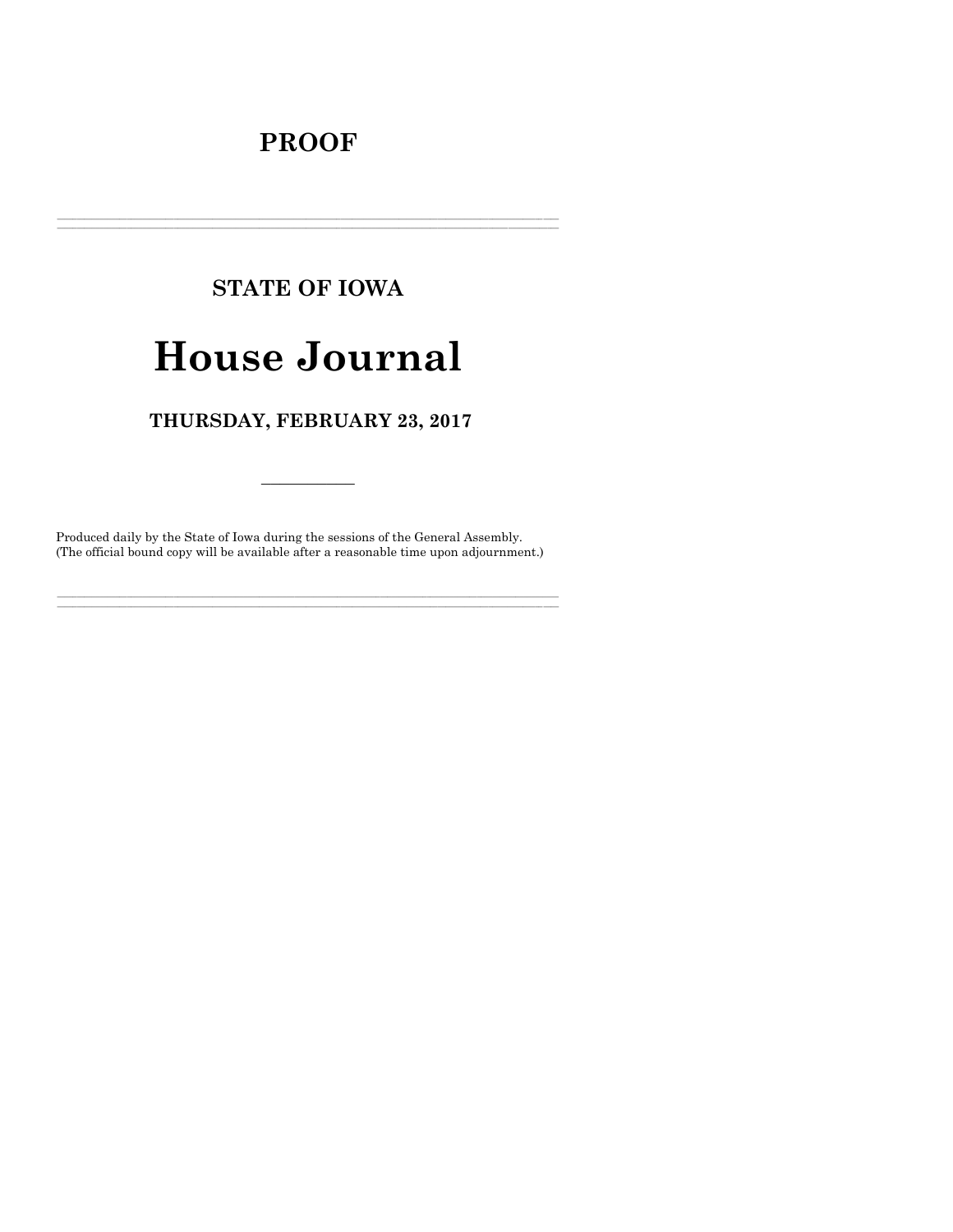### **JOURNAL OF THE HOUSE**

Forty-sixth Calendar Day - Thirtieth Session Day

Hall of the House of Representatives Des Moines, Iowa, Thursday, February 23, 2017

The House met pursuant to adjournment at 8:30 a.m., Speaker Upmeyer in the chair.

Prayer was offered by Pastor Kim Crummer, United Methodist Church, Monroe. He was the guest of Heartsill of Marion.

#### PLEDGE OF ALLEGIANCE

The Pledge of Allegiance was led by Sunny Duffney and Tessa Reed from Spirit Lake High School. They were the guests of Wills of Dickinson.

The Journal of Wednesday, February 22, 2017, was approved.

#### MESSAGES FROM THE SENATE

The following messages were received from the Senate:

Madam Speaker: I am directed to inform your honorable body that the Senate has on February 22, 2017, passed the following bill in which the concurrence of the Senate was asked:

[House File 231,](https://www.legis.iowa.gov/legislation/BillBook?ga=87&ba=HF231) a bill for an act relating to the powers and programs of the economic development authority, including apprentice eligibility under the apprenticeship training program, and including effective date and applicability provisions.

Also: That the Senate has on February 22, 2017, passed the following bill in which the concurrence of the House is asked:

[Senate File 1,](https://www.legis.iowa.gov/legislation/BillBook?ga=87&ba=SF1) a bill for an act requiring jobs impact statements for administrative rules.

W. CHARLES SMITHSON, Secretary

#### INTRODUCTION OF BILLS

**[House Joint Resolution 10,](https://www.legis.iowa.gov/legislation/BillBook?ga=87&ba=HJR10)** by R. Taylor, Heartsill, Fisher, Heaton, McKean, Sieck, Kaufmann, Cownie, Wills, and Bacon, a joint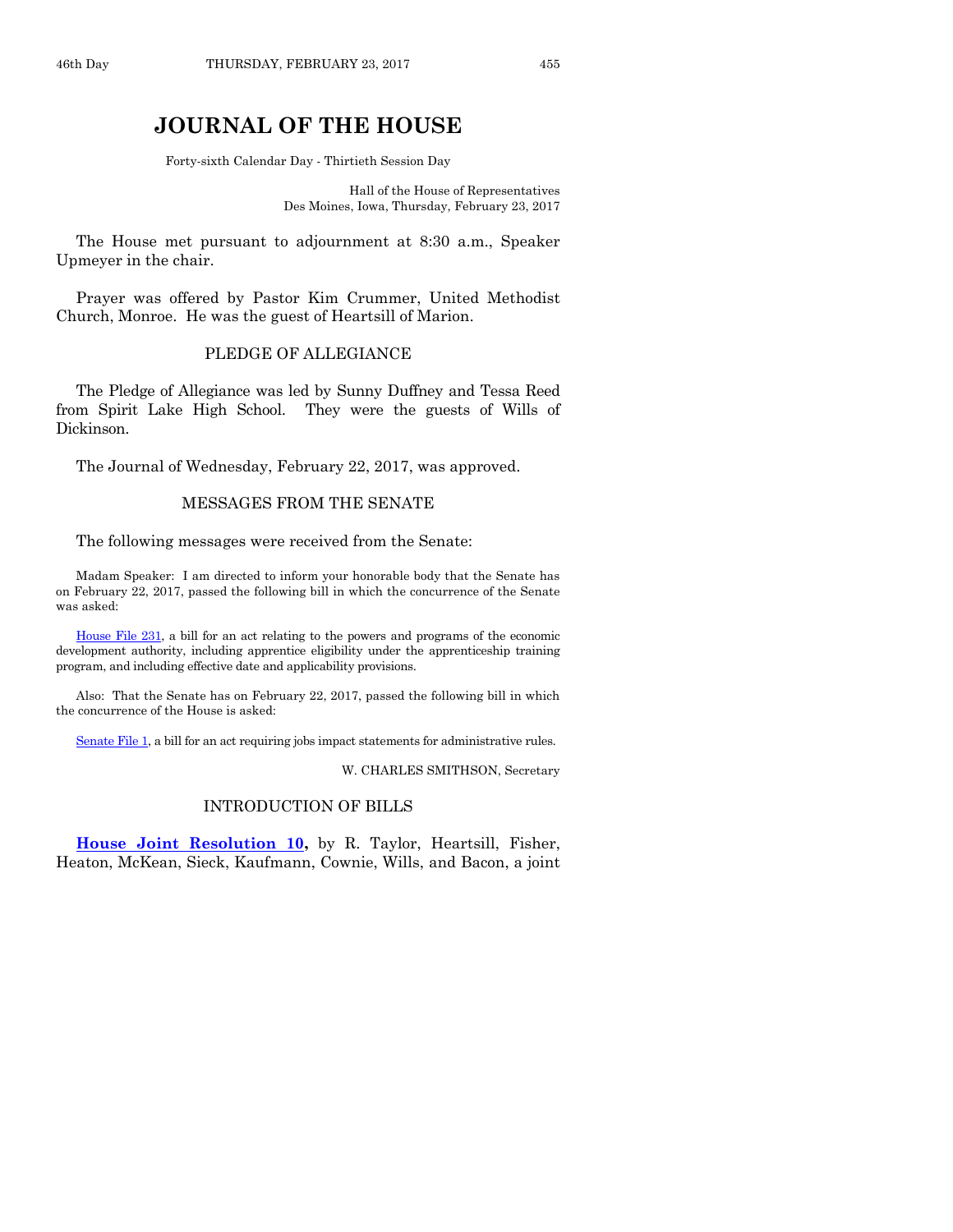resolution designating the honeybee as the official state insect for the State of Iowa.

Read first time and referred to committee on **Natural Resources.**

**[House File 411,](https://www.legis.iowa.gov/legislation/BillBook?ga=87&ba=HF411)** by Winckler, Mascher, Lensing, Kurth, Thede, Nielsen, Hunter, Breckenridge, Kacena, Jacoby, Steckman, Anderson, Kearns, T. Taylor, Ourth, Hanson, Bearinger, Gaskill, Wolfe, Staed, Brown-Powers, Forbes, Heddens, Cohoon, and Prichard, a bill for an act authorizing the school budget review committee to grant supplemental aid or establish a modified supplemental amount for a school district with an unusual increase in students eligible for free and reduced price meals and including applicability provisions.

Read first time and referred to committee on **Education.**

**[House File 412,](https://www.legis.iowa.gov/legislation/BillBook?ga=87&ba=HF412)** by Winckler, a bill for an act relating to expansion of the newborn metabolic screening to include lysosomal storage disorders.

Read first time and referred to committee on **Human Resources.**

**[House File 413,](https://www.legis.iowa.gov/legislation/BillBook?ga=87&ba=HF413)** by Nunn, a bill for an act relating to the issuance of a no-contact order by allowing for the supervision of a defendant by an electronic tracking and monitoring system.

Read first time and referred to committee on **Judiciary.**

**[House File 414,](https://www.legis.iowa.gov/legislation/BillBook?ga=87&ba=HF414)** by Baudler, a bill for an act requiring the natural resource commission to allow catfish to be taken by bow and arrow and providing penalties.

Read first time and referred to committee on **Natural Resources.**

On motion by Hagenow of Polk, the House was recessed at 8:42 a.m., until 4:00 p.m.

#### AFTERNOON SESSION

The House reconvened at 4:18 p.m., Speaker Upmeyer in the chair.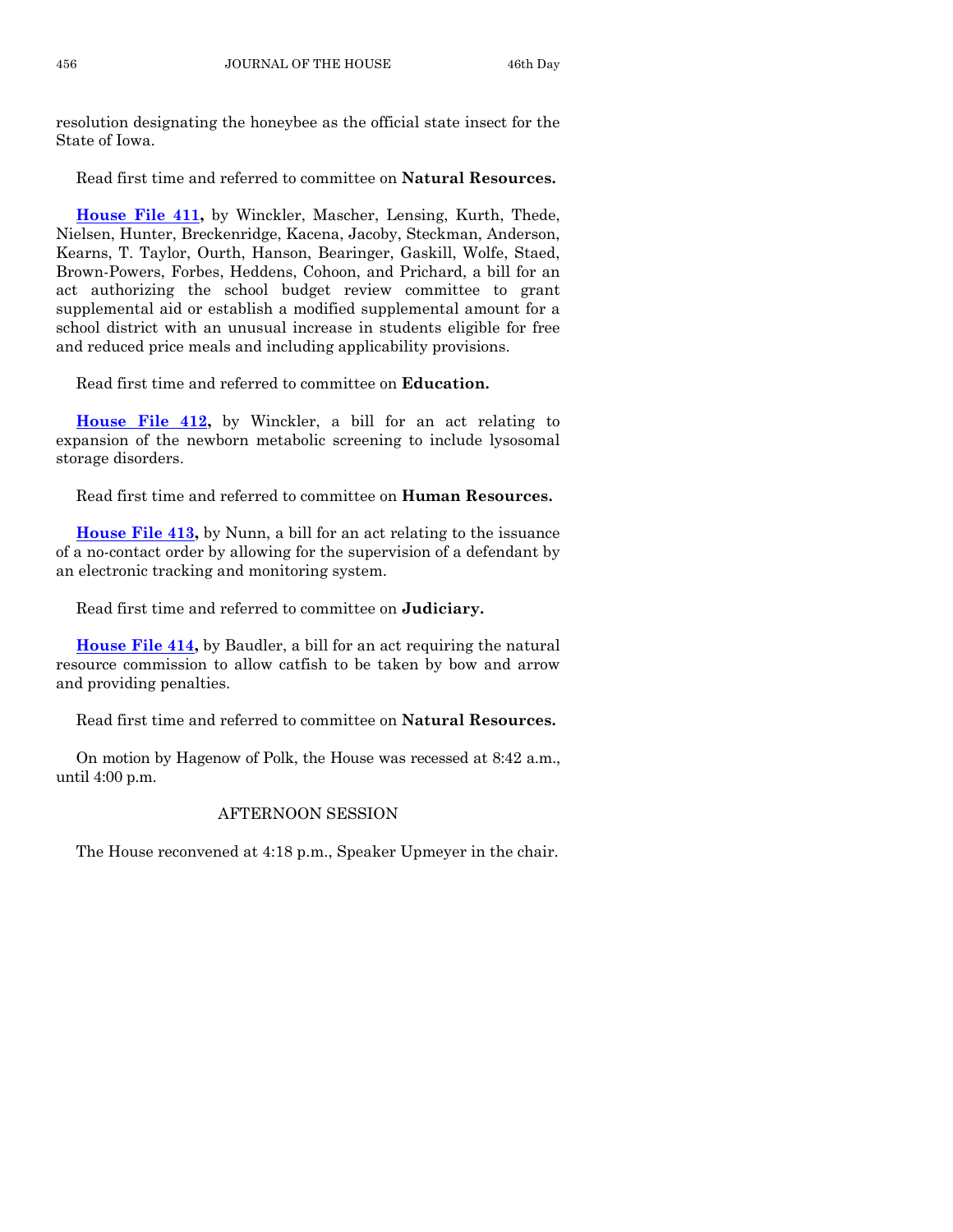#### INTRODUCTION OF BILLS

**[House File 415,](https://www.legis.iowa.gov/legislation/BillBook?ga=87&ba=HF415)** by Forbes, a bill for an act relating to the production, marketing, and distribution of industrial hemp and related plant materials, and providing for penalties.

Read first time and referred to committee on **Agriculture.**

**[House File 416,](https://www.legis.iowa.gov/legislation/BillBook?ga=87&ba=HF416)** by Isenhart, a bill for an act relating to water quality and soil conservation efforts, including election requirements and powers and duties of commissioners of soil and water conservation districts, and related powers and duties of county boards of supervisors, county treasurers, the state soil conservation committee, the department of agriculture and land stewardship's division of soil and water conservation, and the attorney general.

Read first time and referred to committee on **Agriculture.**

**[House File 417,](https://www.legis.iowa.gov/legislation/BillBook?ga=87&ba=HF417)** by Koester, a bill for an act relating to retail motor fuel sites, by requiring standards and practices to assist disabled individuals obtaining motor fuel, providing for enforcement by the department of agriculture and land stewardship, providing for a tax credit, and including effective and applicability date provisions.

Read first time and referred to committee on **Commerce.**

**[House File 418,](https://www.legis.iowa.gov/legislation/BillBook?ga=87&ba=HF418)** by Salmon, a bill for an act relating to the requirements a student must fulfill to successfully complete a practitioner preparation program.

Read first time and referred to committee on **Education.**

**[House File 419,](https://www.legis.iowa.gov/legislation/BillBook?ga=87&ba=HF419)** by R. Taylor, a bill for an act to provide that peace officers and retired peace officers qualify as classroom driver education instructors.

Read first time and referred to committee on **Education.**

**[House File 420,](https://www.legis.iowa.gov/legislation/BillBook?ga=87&ba=HF420)** by R. Taylor and Koester, a bill for an act to require radon testing and mitigation in public schools.

Read first time and referred to committee on **Education.**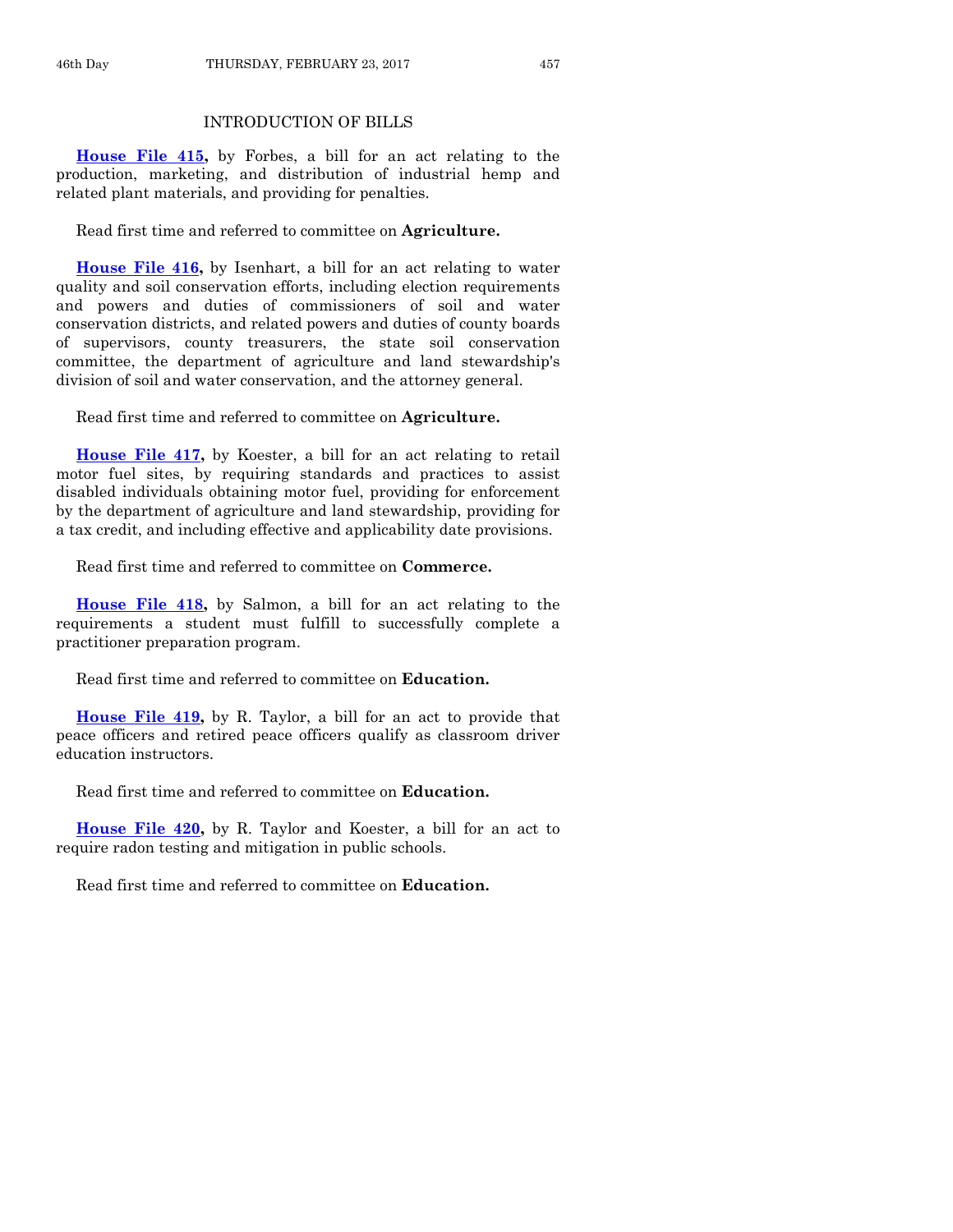**[House File 421,](https://www.legis.iowa.gov/legislation/BillBook?ga=87&ba=HF421)** by Breckenridge, Hunter, Kacena, Hanson, Anderson, Kearns, Ourth, Bearinger, Steckman, Cohoon, Gaskill, Gaines, Winckler, Lensing, Mascher, Nielsen, and Thede, a bill for an act expanding the statewide preschool program to include certain five-year-old children and including effective date and applicability provisions.

Read first time and referred to committee on **Education.**

**[House File 422,](https://www.legis.iowa.gov/legislation/BillBook?ga=87&ba=HF422)** by R. Taylor, a bill for an act relating to certificates of need.

Read first time and referred to committee on **Human Resources.**

**[House File 423,](https://www.legis.iowa.gov/legislation/BillBook?ga=87&ba=HF423)** by Heaton, a bill for an act relating to the delegation of authority by a psychologist to perform certain services.

Read first time and referred to committee on **Human Resources.**

**[House File 424,](https://www.legis.iowa.gov/legislation/BillBook?ga=87&ba=HF424)** by M. Smith, Oldson, Bennett, Anderson, Staed, Heddens, Kacena, Brown-Powers, Lensing, Kurth, Wessel-Kroeschell, Winckler, Prichard, Hunter, Gaskill, and McConkey, a bill for an act prohibiting mental health providers from engaging in sexual orientation change efforts with a patient of any age, and making penalties applicable.

Read first time and referred to committee on **Human Resources.**

**[House File 425,](https://www.legis.iowa.gov/legislation/BillBook?ga=87&ba=HF425)** by Heddens and Winckler, a bill for an act relating to the payment of costs for a psychiatric evaluation of a defendant in a criminal proceeding.

Read first time and referred to committee on **Human Resources.**

**[House File 426,](https://www.legis.iowa.gov/legislation/BillBook?ga=87&ba=HF426)** by Pettengill, Vander Linden, and Jones, a bill for an act regarding the supervision of physician assistants by physicians and providing for emergency rulemaking authority, and including effective date provisions.

Read first time and referred to committee on **Human Resources.**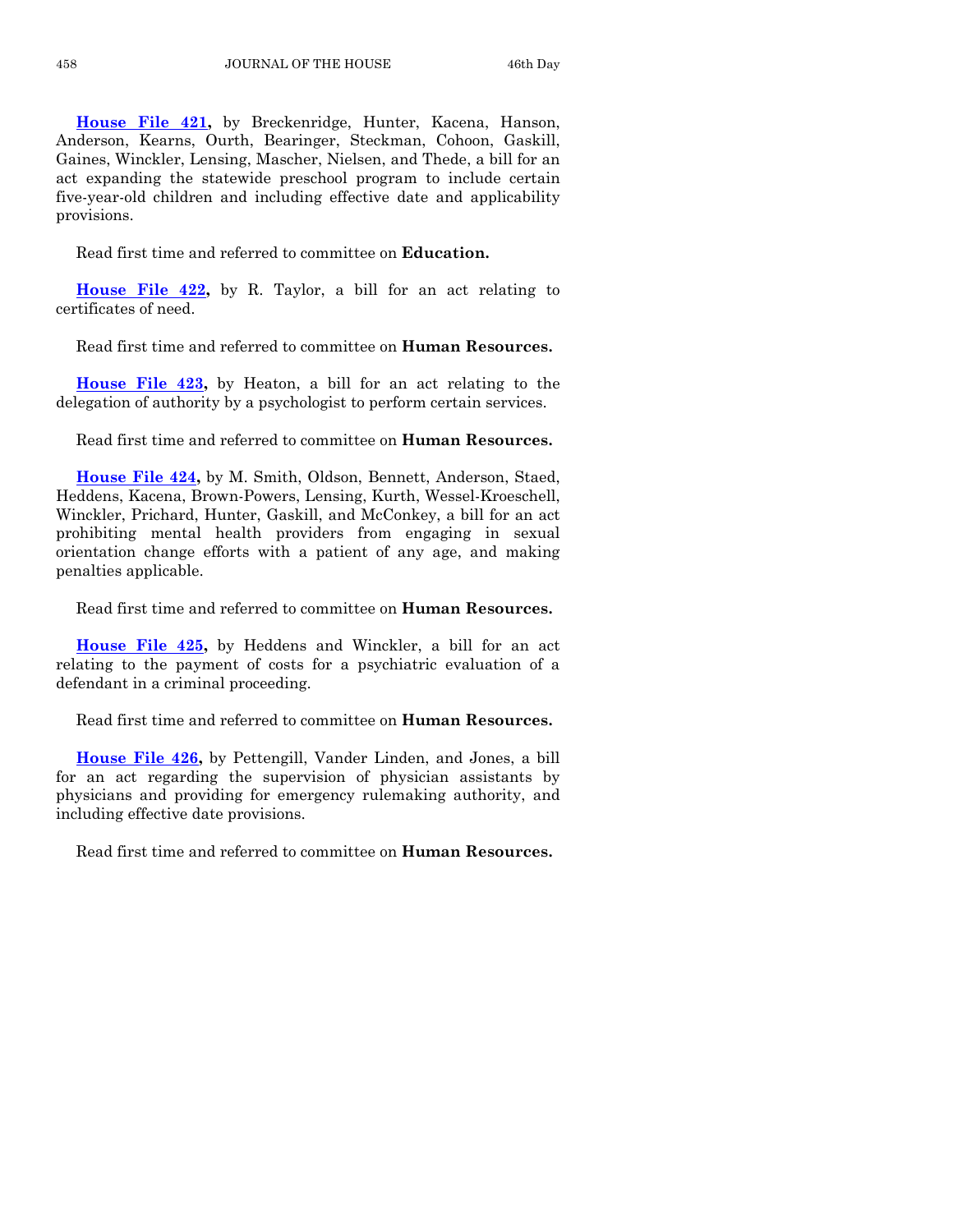**[House File 427,](https://www.legis.iowa.gov/legislation/BillBook?ga=87&ba=HF427)** by Kacena, R. Smith, Brown-Powers, Mascher, Thede, Miller, Hunter, Hanson, Anderson, Nielsen, Steckman, T. Taylor, Ourth, Bearinger, Meyer, Hall, Prichard, Wolfe, Breckenridge, Gaskill, and Lensing, a bill for an act relating to reimbursement under the Medicaid program for ambulance services.

Read first time and referred to committee on **Human Resources.**

**[House File 428,](https://www.legis.iowa.gov/legislation/BillBook?ga=87&ba=HF428)** by Heddens and Nunn, a bill for an act relating to reporting accidents resulting in injury or death, and providing penalties.

Read first time and referred to committee on **Judiciary.**

**[House File 429,](https://www.legis.iowa.gov/legislation/BillBook?ga=87&ba=HF429)** by Breckenridge, Hunter, Kacena, Hanson, Anderson, Kearns, Ourth, Bearinger, Cohoon, Gaskill, Gaines, Mascher, Nielsen, and Thede, a bill for an act relating to the confidentiality of audio records and transcripts of 911 service calls involving a child as a witness or victim, or as the maker or the subject of the 911 service call.

Read first time and referred to committee on **Judiciary.**

**[House File 430,](https://www.legis.iowa.gov/legislation/BillBook?ga=87&ba=HF430)** by McKean, Lundgren, McConkey, and Nunn, a bill for an act providing for the nonpartisan election and nomination by county primary election of county officers.

Read first time and referred to committee on **State Government.**

**[House File 431,](https://www.legis.iowa.gov/legislation/BillBook?ga=87&ba=HF431)** by Kacena, R. Smith, Brown-Powers, Mascher, Thede, Hunter, Hanson, Anderson, Nielsen, T. Taylor, Ourth, Bearinger, Meyer, Prichard, Wolfe, Gaskill, and Lensing, a bill for an act relating to drivers who are hearing impaired, and making a penalty applicable.

Read first time and referred to committee on **Transportation.**

**[House File 432,](https://www.legis.iowa.gov/legislation/BillBook?ga=87&ba=HF432)** by Forbes, a bill for an act relating to the use of lighted headlamps by certain motor vehicles, and making a penalty applicable.

Read first time and referred to committee on **Transportation.**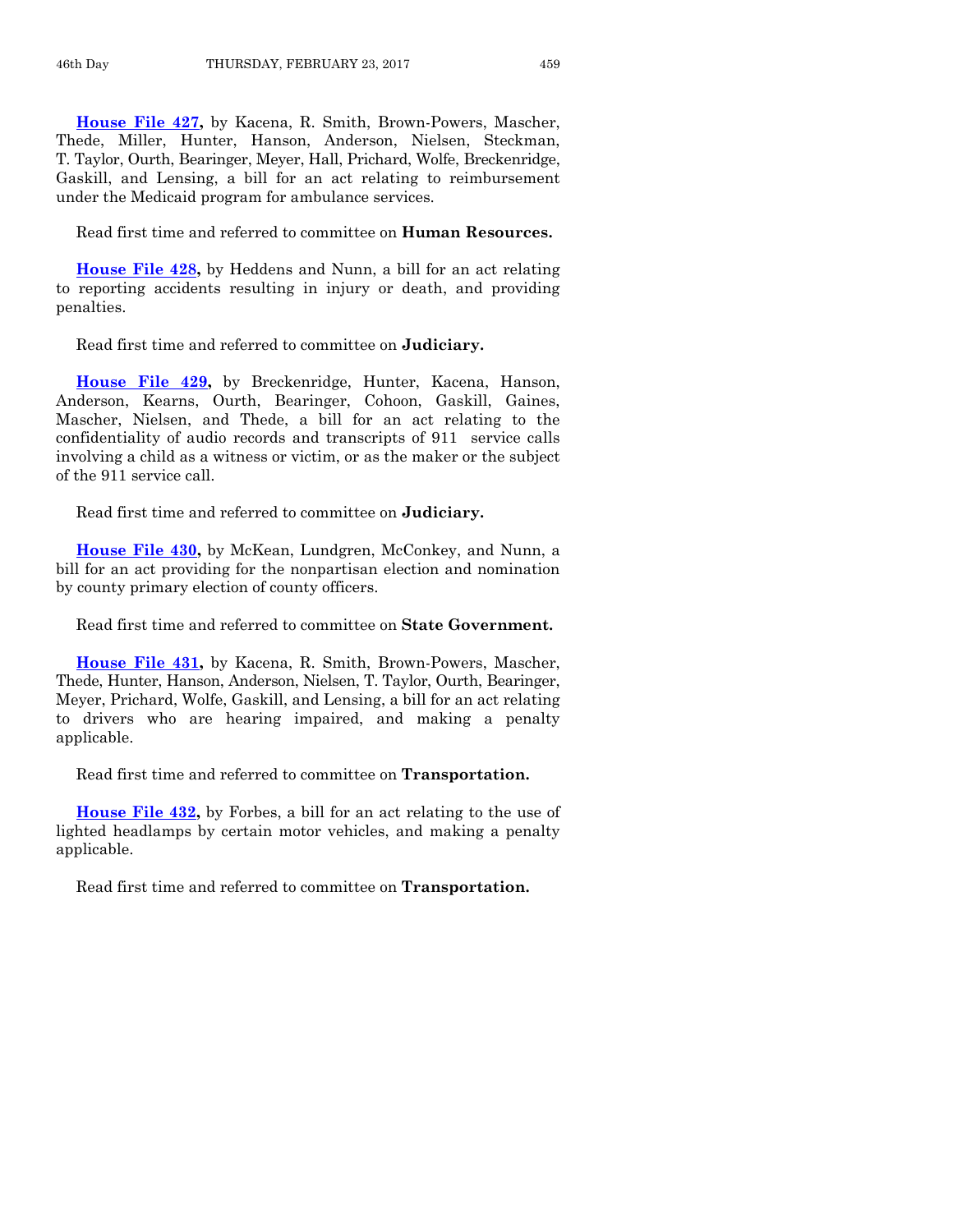**[House File 433,](https://www.legis.iowa.gov/legislation/BillBook?ga=87&ba=HF433)** by Baxter, Heartsill, and Holt, a bill for an act relating to streets designated by cities for the operation of all-terrain vehicles and off-road utility vehicles.

Read first time and referred to committee on **Transportation.**

**[House File 434,](https://www.legis.iowa.gov/legislation/BillBook?ga=87&ba=HF434)** by R. Taylor, a bill for an act exempting from the individual income tax the amount of income resulting from the discharge of certain student loan debt on account of death and including retroactive applicability provisions.

Read first time and referred to committee on **Ways and Means.**

**[House File 435,](https://www.legis.iowa.gov/legislation/BillBook?ga=87&ba=HF435)** by Grassley, a bill for an act requiring public and private postsecondary educational institutions to compile and make available graduate outcomes reports and including applicability provisions.

Read first time and referred to committee on **Education.**

**[House File 436,](https://www.legis.iowa.gov/legislation/BillBook?ga=87&ba=HF436)** by Hinson and Breckenridge, a bill for an act relating to supplemental reimbursement for publicly owned or operated ground emergency medical transportation providers through the Medicaid program, and including effective date provisions.

Read first time and referred to committee on **Human Resources.**

#### SPONSORS ADDED

|                | Kressig of Black Hawk |
|----------------|-----------------------|
| Kurth of Scott | Lensing of Johnson    |
| Staed of Linn  | Winckler of Scott     |
|                |                       |

#### COMMUNICATIONS RECEIVED

The following communications were received in the office of the Chief Clerk and placed on file in the Legislative Services Agency: To view reports in full, click [here.](https://www.legis.iowa.gov/publications/otherResources/reportsFiled)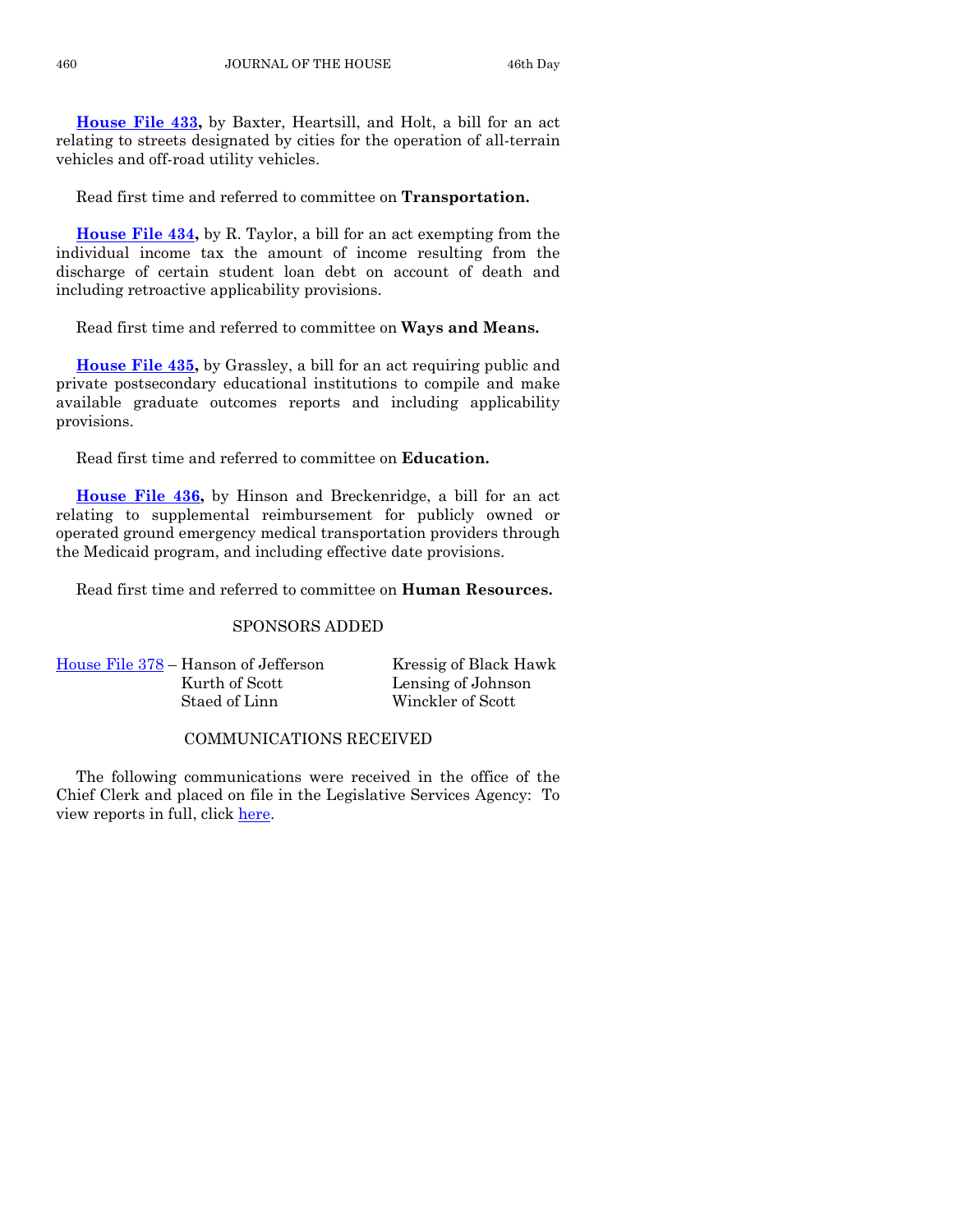#### DEPARTMENT OF COMMERCE Banking Division

Judicial Review Report, pursuant to Iowa Code section 625.29.

Bank Required Collateral Report, pursuant to Iowa Code section 12C.20.

#### DEPARTMENT OF EDUCATION

Early Education Block Grant Program Report, pursuant to Iowa Code section 256D.3.

Antibullying Program Report, pursuant to Chapter 140.6, 2015 Iowa Acts.

#### DEPARTMENT OF HUMAN SERVICES

Nursing Facility Qualities Assurance Assessment Fee Usage Report, pursuant to Iowa Code section 249L.4.

#### DEPARTMENT OF NATURAL RESOURCES

Groundwater Protection Report, pursuant to Iowa Code section 455B.263.

#### DEPARTMENT OF MANAGEMENT

Grants Enterprise Management Compliance Report, pursuant to Iowa Code section 8.9.

#### DEPARTMENT OF REVENUE

Joint Investment Trust Report, pursuant to Iowa Code section 12B.10A.

Corporate Income Tax Research Activities Credit Report, pursuant to Iowa Code section 422.33.

Individual Income Tax Research Activities Credit Report, pursuant to Iowa Code section 422.10.

Economic Development Award Research Activities Credit Report, pursuant to Iowa Code section 15.335.

Refund Fraud Report, pursuant to Chapter 138.106, 2015 Iowa Acts.

#### ECONOMIC DEVELOPMENT AUTHORITY

Annual Report, pursuant to Iowa Code section 15.107B.

#### SECRETARY OF STATE

Use of Intelligent Mail Barcodes 2016 General Election Report, pursuant to Chapter 1121.15, 2016 Iowa Acts.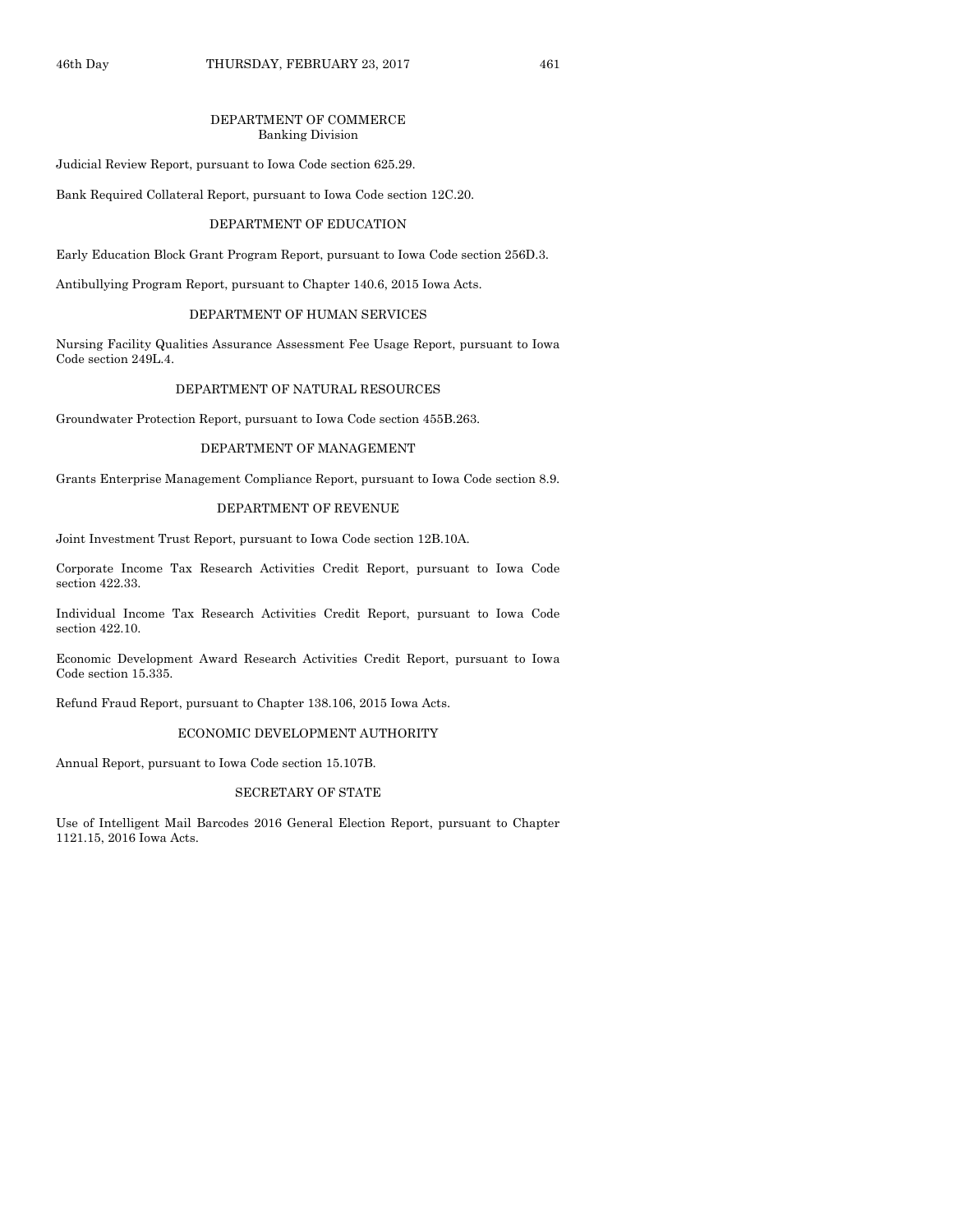#### VETERANS HOME

Discharge Report, pursuant to Iowa Code section 35D.15.

Annual Report, pursuant to Iowa Code section 35D.17.

#### HOUSE STUDY BILL COMMITTEE ASSIGNMENTS

#### **[H.S.B. 159](https://www.legis.iowa.gov/legislation/BillBook?ga=87&ba=HSB159) Public Safety**

Relating to the medical use of cannabidiol including the scheduling of a cannabidiol investigational product approved as a prescription drug medication under federal law.

#### **[H.S.B. 160](https://www.legis.iowa.gov/legislation/BillBook?ga=87&ba=HSB160) State Government**

Relating to electronic filing requirements for statements and reports filed with the ethics and campaign disclosure board.

#### **[H.S.B. 161](https://www.legis.iowa.gov/legislation/BillBook?ga=87&ba=HSB161) State Government**

Relating to contractor registration and licensing by the department of public health and the department of workforce development and related fees and including effective date provisions.

#### **[H.S.B. 162](https://www.legis.iowa.gov/legislation/BillBook?ga=87&ba=HSB162) State Government**

Relating to local emergency management agencies designating such agencies as public safety agencies entitled to voting membership on joint E911 service boards.

#### **[H.S.B. 163](https://www.legis.iowa.gov/legislation/BillBook?ga=87&ba=HSB163) Environmental Protection**

Repealing the beverage containers control program, creating a recycling program and a litter control and community enhancement initiative, imposing certain recycling program fees and litter control and community enhancement excise taxes, modifying references to the waste volume reduction and recycling fund, and including effective date provisions.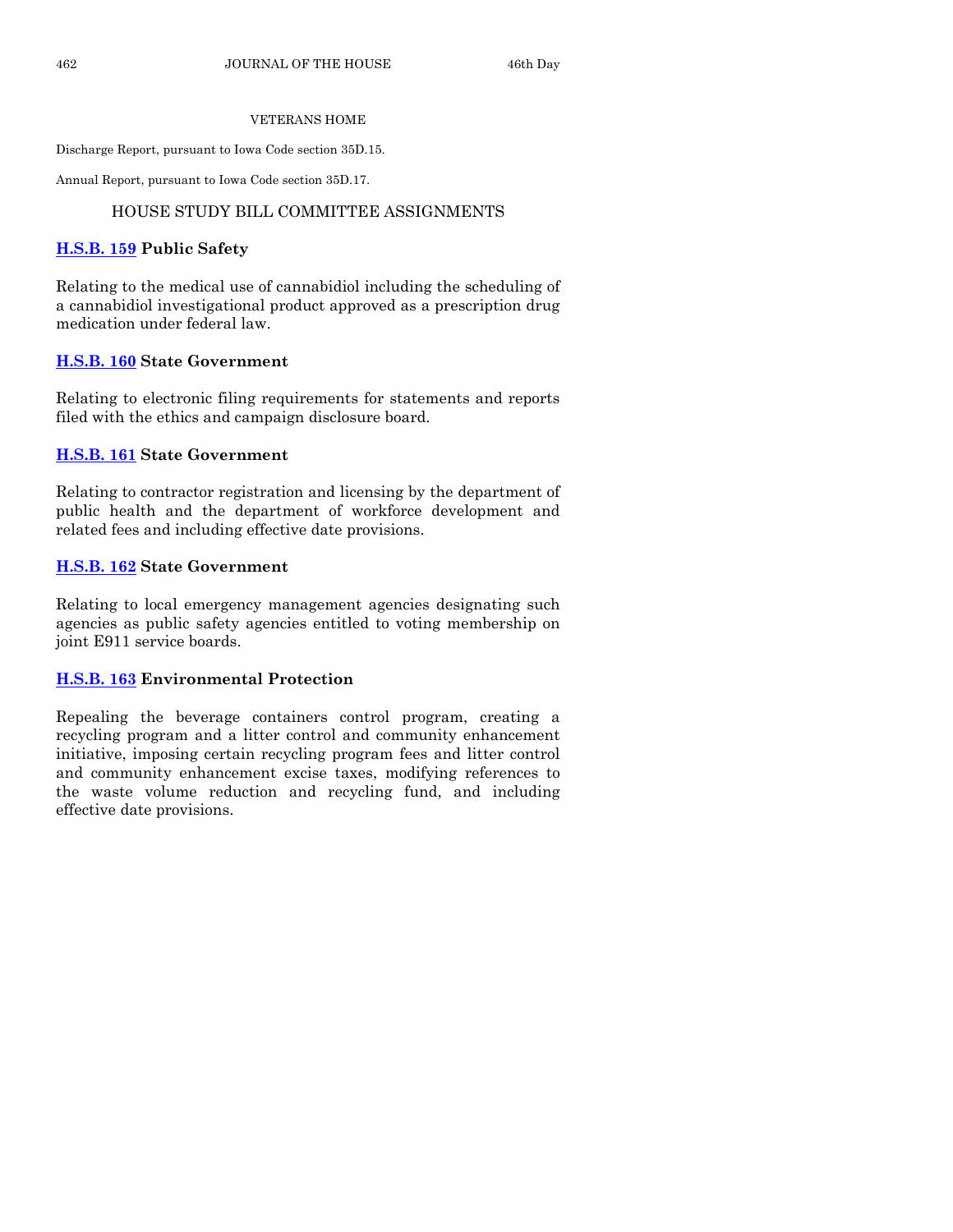#### **[H.S.B. 164](https://www.legis.iowa.gov/legislation/BillBook?ga=87&ba=HSB164) Public Safety**

Relating to the medical use of cannabidiol including the rescheduling of a cannabidiol investigational product approved as a prescription drug medication under federal law and including effective date provisions.

#### **[H.S.B. 165](https://www.legis.iowa.gov/legislation/BillBook?ga=87&ba=HSB165) Public Safety**

Establishing a length of service award program for volunteer fire fighters, concerning income tax deductions for volunteer fire fighters, making appropriations, and including effective date provisions.

#### SUBCOMMITTEE ASSIGNMENTS

#### **[House File](https://www.legis.iowa.gov/legislation/BillBook?ga=87&ba=HF391) 391**

Natural Resources: Huseman, Chair; Miller and Mommsen.

#### **[House File](https://www.legis.iowa.gov/legislation/BillBook?ga=87&ba=HF406) 406**

Education: Wheeler, Chair; Moore and Steckman.

#### **[House File](https://www.legis.iowa.gov/legislation/BillBook?ga=87&ba=HF408) 408**

Transportation: Best, Chair; Cohoon and Maxwell.

#### HOUSE STUDY BILL SUBCOMMITTEE ASSIGNMENTS

#### **[House Study Bill](https://www.legis.iowa.gov/legislation/BillBook?ga=87&ba=HSB159) 159**

Public Safety: Fry, Chair; Hager and Kressig.

#### **[House Study Bill](https://www.legis.iowa.gov/legislation/BillBook?ga=87&ba=HSB163) 163**

Environmental Protection: Paustian, Chair; Isenhart, Lensing, Rogers and Wheeler.

#### **[House Study Bill](https://www.legis.iowa.gov/legislation/BillBook?ga=87&ba=HSB164) 164**

Public Safety: Klein, Chair; Hager and Kressig.

#### **[House Study Bill](https://www.legis.iowa.gov/legislation/BillBook?ga=87&ba=HSB165) 165**

Public Safety: Klein, Chair; Hager and Kacena.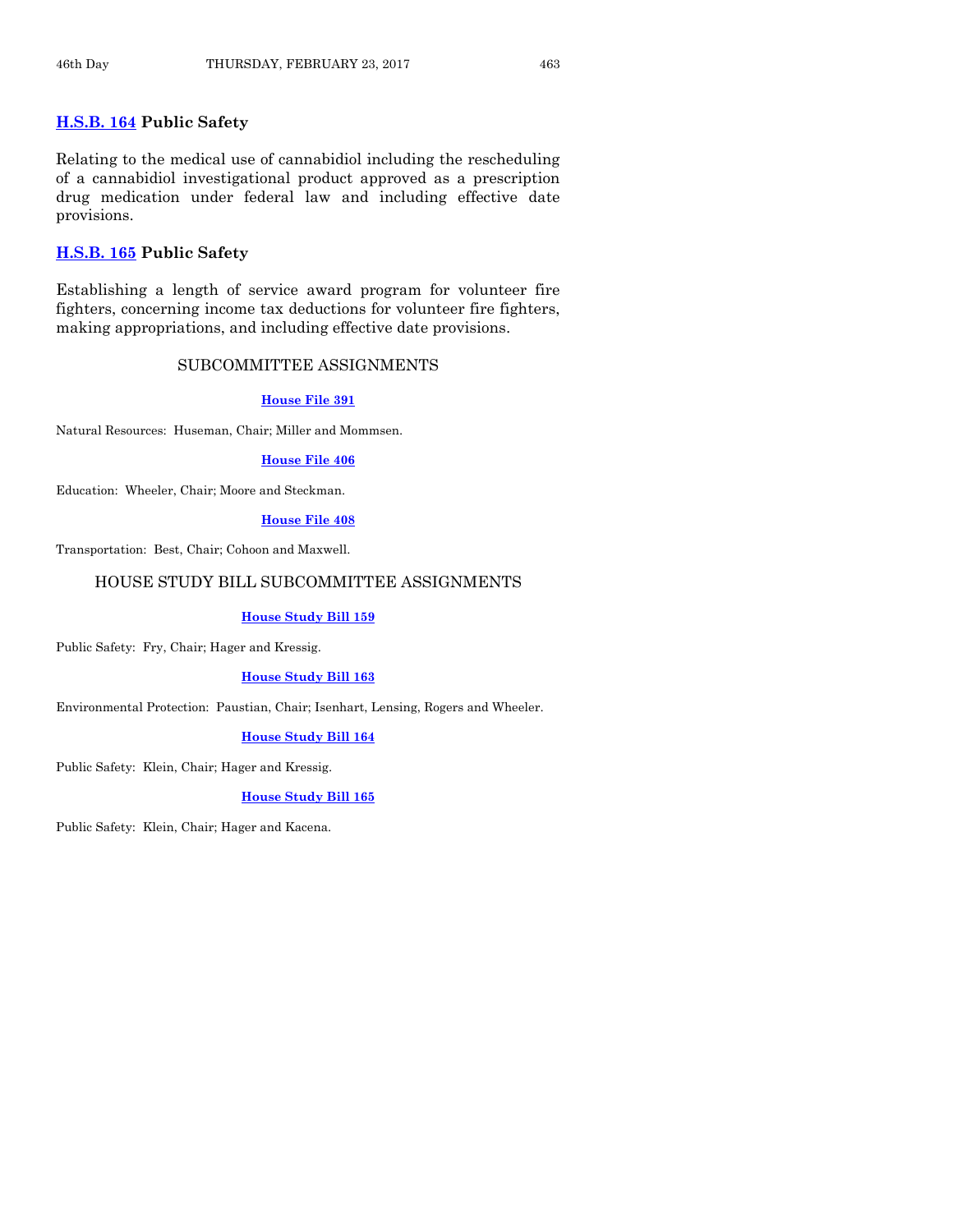#### COMMITTEE RECOMMENDATIONS

MADAM SPEAKER: The Chief Clerk of the House respectfully reports that the following committee recommendations have been received and are on file in the office of the Chief Clerk:

#### CARMINE BOAL Chief Clerk of the House

#### COMMITTEE ON HUMAN RESOURCES

**Committee Bill** (Formerly [House File 260\)](https://www.legis.iowa.gov/legislation/BillBook?ga=87&ba=HF260), relating to subsidized guardianships.

Fiscal Note: **No**

Recommendation: **Amend and Do Pass** February 23, 2017.

**Committee Bill** (Formerly [House Study Bill 79\)](https://www.legis.iowa.gov/legislation/BillBook?ga=87&ba=HSB79), relating to educational assistance programs administered by the college student aid commission for nurses, physician assistants, advanced registered nurse practitioners, and nurse educators.

Fiscal Note: **No**

Recommendation: **Do Pass** February 23, 2017.

#### COMMITTEE ON STATE GOVERNMENT

**Committee Bill** (Formerly [House Study Bill 37\)](https://www.legis.iowa.gov/legislation/BillBook?ga=87&ba=HSB37), relating to continuation of or reenrollment in certain health care coverage by children of enrollees, and including effective date and applicability provisions.

Fiscal Note: **No**

Recommendation: **Amend and Do Pass** February 23, 2017.

**Committee Bill** (Formerly [House Study Bill 108\),](https://www.legis.iowa.gov/legislation/BillBook?ga=87&ba=HSB108) relating to alcoholic beverage control and matters under the purview of the alcoholic beverages division of the department of commerce.

Fiscal Note: **No**

Recommendation: **Amend and Do Pass** February 23, 2017.

**Committee Bill** (Formerly [House Study Bill 110\)](https://www.legis.iowa.gov/legislation/BillBook?ga=87&ba=HSB110), providing for the confidentiality of certain records provided by gambling licensees to the racing and gaming commission.

Fiscal Note: **No**

Recommendation: **Amend and Do Pass** February 23, 2017.